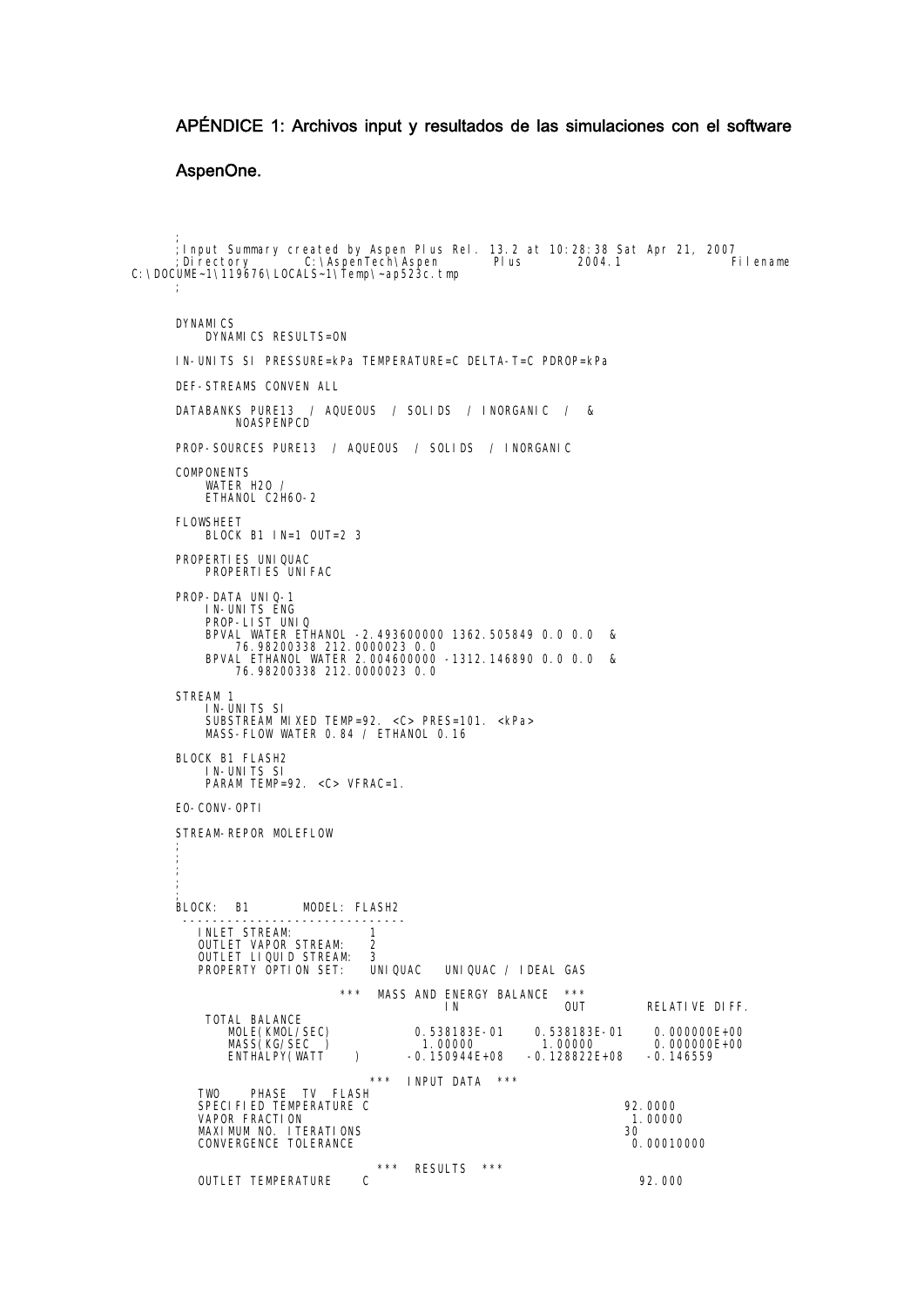|                                                                                                                                                                                                 | <b>KPA</b><br>OUTLET PRESSURE<br><b>HEAT DUTY</b><br>WATT<br>VAPOR FRACTION                          |      | 77.012<br>$0.22122E+07$<br>1.0000 |                                                 |                            |  |
|-------------------------------------------------------------------------------------------------------------------------------------------------------------------------------------------------|------------------------------------------------------------------------------------------------------|------|-----------------------------------|-------------------------------------------------|----------------------------|--|
|                                                                                                                                                                                                 | V-L PHASE EQUILIBRIUM:                                                                               |      |                                   |                                                 |                            |  |
|                                                                                                                                                                                                 | COMP<br>WATER<br>ETHANOL                                                                             | F(1) | X(1)<br>$0.97983$ 0.99835 0.97983 | Y(1)<br>$0.20167E - 01$ 0.16462E-02 0.20167E-01 | K(I)<br>0. 98145<br>12.250 |  |
| ; Input Summary created by Aspen Plus Rel. 13.2 at 10:30:15 Sat Apr 21, 2007<br>: Di rectory C: \AspenTech\Aspen Plus<br>2004.1<br>Fi I ename<br>C: \DOCUME~1\119676\LOCALS~1\Temp\~ap523f. tmp |                                                                                                      |      |                                   |                                                 |                            |  |
|                                                                                                                                                                                                 | <b>DYNAMICS</b><br>DYNAMICS RESULTS=ON<br>IN-UNITS SI PRESSURE=kPa TEMPERATURE=C DELTA-T=C PDROP=kPa |      |                                   |                                                 |                            |  |
|                                                                                                                                                                                                 |                                                                                                      |      |                                   |                                                 |                            |  |
|                                                                                                                                                                                                 |                                                                                                      |      |                                   |                                                 |                            |  |

DEF-STREAMS CONVEN ALL DATABANKS PURE13 / AQUEOUS / SOLIDS / INORGANIC / & NOASPENPCD PROP-SOURCES PURE13 / AQUEOUS / SOLIDS / INORGANIC **COMPONENTS** WATER H2O / ETHANOL C2H6O-2 FLOWSHEET BLOCK B1 IN=1 OUT=2 3 PROPERTIES UNIQUAC PROPERTIES UNIFAC PROP-DATA UNIQ-1 IN-UNITS ENG PROP-LIST UNIQ BPVAL WATER ETHANOL -2.493600000 1362.505849 0.0 0.0 & 76.98200338 212.0000023 0.0 BPVAL ETHANOL WATER 2.004600000 -1312.146890 0.0 0.0 & 76.98200338 212.0000023 0.0 STREAM 1 IN-UNITS SI SUBSTREAM MIXED TEMP=92. <C> PRES=101. <kPa> MASS-FLOW WATER 0.95 / ETHANOL 0.05 BLOCK B1 FLASH2 IN-UNITS SI<br>PARAM TEMP=92. <C> VFRAC=1. EO-CONV-OPTI STREAM-REPOR MOLEFLOW ; ; ; ; ; BLOCK: B1 MODEL: FLASH2 ------------------------------ INLET STREAM: 1 OUTLET VAPOR STREAM: 2 OUTLET LIQUID STREAM: 3 PROPERTY OPTION SET: UNIQUAC UNIQUAC / IDEAL GAS \*\*\* MASS AND ENERGY BALANCE \*\*\*<br>IN RELATIVE DIFF. TOTAL BALANCE AL BALAIN'LE (KMOL/SEC)<br>
MOLE (KMOL/SEC) 0.501001E-01 0.501001E-01 0.000000E+00<br>
MASS (KG/SEC ) 1.00000 1.00000 -0.222045E-15<br>
ENTHALPY (WATT ) -0.137453E+08 -0.119692E+08 -0.129218 MASS(KG/SEC ) 1.00000 1.00000 -0.222045E-15 ENTHALPY(WATT ) -0.137453E+08 -0.119692E+08 -0.129218 \*\*\* INPUT DATA \*\*\* TWO PHASE TV FLASH SPECIFIED TEMPERATURE C 92.0000 VAPOR FRACTION 1.00000 MAXIMUM NO. ITERATIONS 30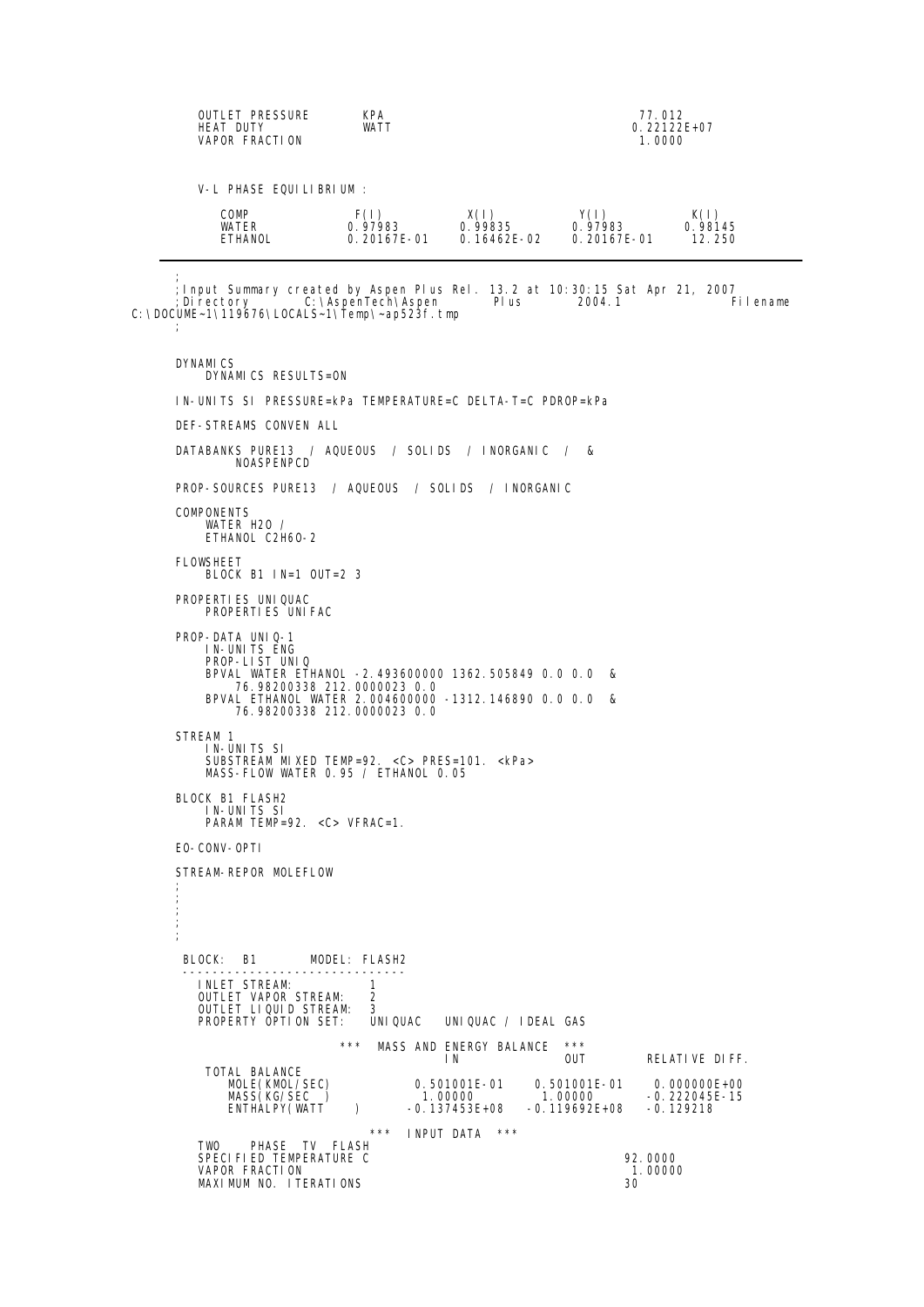CONVERGENCE TOLERANCE **CONVERGENCE** 0.00010000  $k^{***}$  RESULTS \*\*\* OUTLET TEMPERATURE C 92.000 OUTLET PRESSURE KPA 80.727 THEAT DUTLET PRESSURE THE TRANSPORTED THE TRESSURE THEAT DUTY<br>
HEAT DUTY WATT MATT VAPOR FRACTION WATT VAPOR CONTRACTED AND MATT VAPOR FRACTION VAPOR FRACTION V-L PHASE EQUILIBRIUM : COMP F(I) X(I) Y(I) K(I) WATER 0.93068 0.99389 0.93068 0.93640 ETHANOL 0.69322E-01 0.61070E-02 0.69322E-01 11.351 ; ;Input Summary created by Aspen Plus Rel. 13.2 at 15:03:28 Sun May 13, 2007 ;Directory C:\AspenTech\Aspen Plus 2004.1 Filename C:\DOCUME~1\119676\LOCALS~1\Temp\~ap734f.tmp ; TGS DYNAMICS DYNAMICS RESULTS=ON IN-UNITS MET DATABANKS PURE13 / AQUEOUS / SOLIDS / INORGANIC / & NOASPENPCD PROP-SOURCES PURE13 / AQUEOUS / SOLIDS / INORGANIC COMPONENTS WATER H<sub>20</sub> ETHANOL C2H6O-2 PROPERTIES UNIQUAC ESTIMATE ALL UNIQ ALL ALL UNIFAC PROP-DATA UNIQ-1 IN-UNITS MET PROP-LIST UNIQ BPVAL WATER ETHANOL -2.493600000 756.9477000 0.0 0.0 & 298.1400000 373.1500000 0.0 BPVAL ETHANOL WATER 2.004600000 -728.9705000 0.0 0.0 & 298.1400000 373.1500000 0.0 PROP-SET PS-1 SIGMAMX RHOMX UNITS='N/m' 'kg/cum' & SUBSTREAM=MIXED PHASE=L PROPERTY-REP PCES PROP-TABLE PT-1 FLASHCURVE MASS-FLOW WATER 0.95 / ETHANOL 0.05 STATE TEMP=20. <C> VFRAC=0. VARY MASS-FRAC COMP=WATER RANGE LIST=0.95 0.84 TABULATE PROPERTIES=PS-1 ; ; ; ; ; ASPEN PLUS PLAT: WIN32 VER: 13.2 05/13/2007 PAGE 1 RUN CONTROL SECTION RUN CONTROL INFORMATION ----------------------- THIS COPY OF ASPEN PLUS LICENSED TO UNIV DE LAS AMERICAS TYPE OF RUN: NEW INPUT FILE NAME: \_1706bop.inm OUTPUT PROBLEM DATA FILE NAME: \_1706bop LOCATED IN: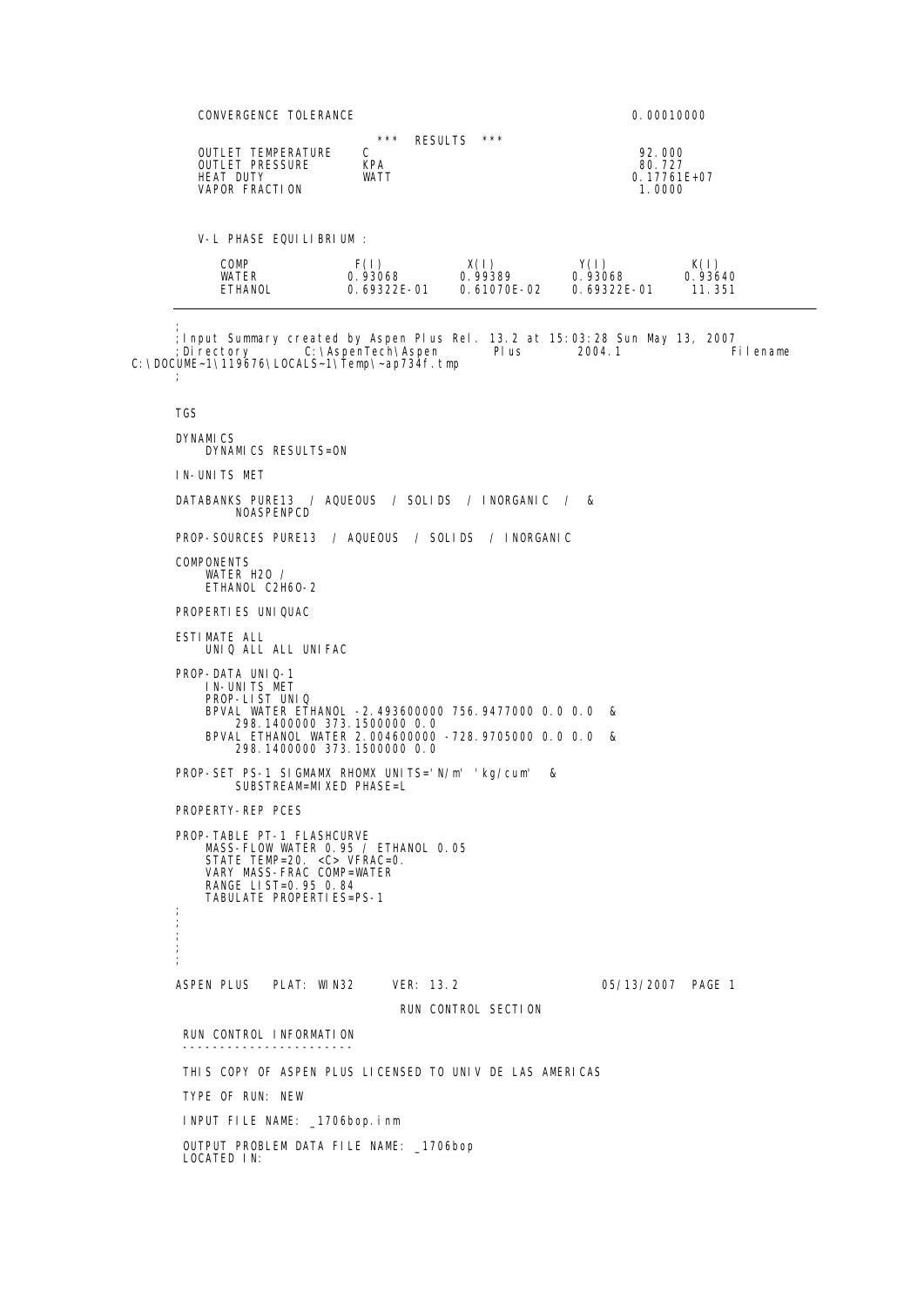PDF SIZE USED FOR INPUT TRANSLATION:<br>NUMBER OF FILE RECORDS (PSIZE) = 0 NUMBER OF IN-CORE RECORDS = 256 PSIZE NEEDED FOR SIMULATION = 256 CALLING PROGRAM NAME: apmain<br>LOCATED IN: C:\PRO C: \PROGRA~1\ASPENT~1\ASPENP~1. 1\Engine\xeq TGS ONLY RUN ASPEN PLUS PLAT: WIN32 VER: 13.2 05/13/2007 PAGE 2 PHYSICAL PROPERTIES SECTION **COMPONENTS**  ---------- ID TYPE FORMULA NAME OR ALIAS REPORT NAME WATER C H2O H2O WATER ETHANOL C C2H6O-2 C2H6O-2 ETHANOL ASPEN PLUS PLAT: WIN32 VER: 13.2 05/13/2007 PAGE 3 PROPERTY CONSTANT ESTIMATION SECTION BINARY PARAMETERS ----------------- --------------------------------------------------------------- FOR COMPONENT PAIRS CONTAINING WATER --------------------------------------------------------------- PARAMETER ESTIMATED METHOD OF DESCRIPTION NAME VALUE ESTIMATION ----------- ------- --------- ---------- UNIQUAC PARAMETERS UNIFAC WATER ETHANOL UNIQ /2 -203.9 ETHANOL WATER UNIQ /2 32.99 ASPEN PLUS PLAT: WIN32 VER: 13.2 05/13/2007 PAGE 4 PHYSICAL PROPERTY TABLES SECTION FLASH CURVE TABLE: PT-1 ------------------------ PROPERTIES ALONG A FLASH CURVE FOR THE MIXTURE: (KG/HR ) WATER 0.9500 , ETHANOL 0.5000E-01 , STATE SPECIFICATIONS: TEMPERATURE: 293.2 K VAPOR FRACTION: 0.0000E+00 VARI ED VARI ABLE(S): MASSFRAC PROPERTY SET(S): PS-1 2 PHASE TV FLASHES WERE PERFORMED. PROPERTY OPTION SET: UNIQUAC UNIQUAC / IDEAL GAS ASPEN PLUS PLAT: WIN32 VER: 13.2 05/13/2007 PAGE 5 PHYSICAL PROPERTY TABLES SECTION FLASH CURVE TABLE: PT-1 (CONTINUED) ---------------------------------------- ! MASSFRAC ! SIGMAMX ! RHOMX ! ! ! LIQUID ! LIQUID ! **WATFR**  ! ! ! ! N/M ! KG/CUM ! ! ! ! !============!============!============! ! 0.9500 ! 7.2786-02 ! 987.0366 ! ! 0.8400 ! 7.0263-02 ! 962.8520 ! ---------------------------------------- ASPEN PLUS PLAT: WIN32 VER: 13.2 05/13/2007 PAGE 6 PROBLEM STATUS SECTION

BLOCK STATUS